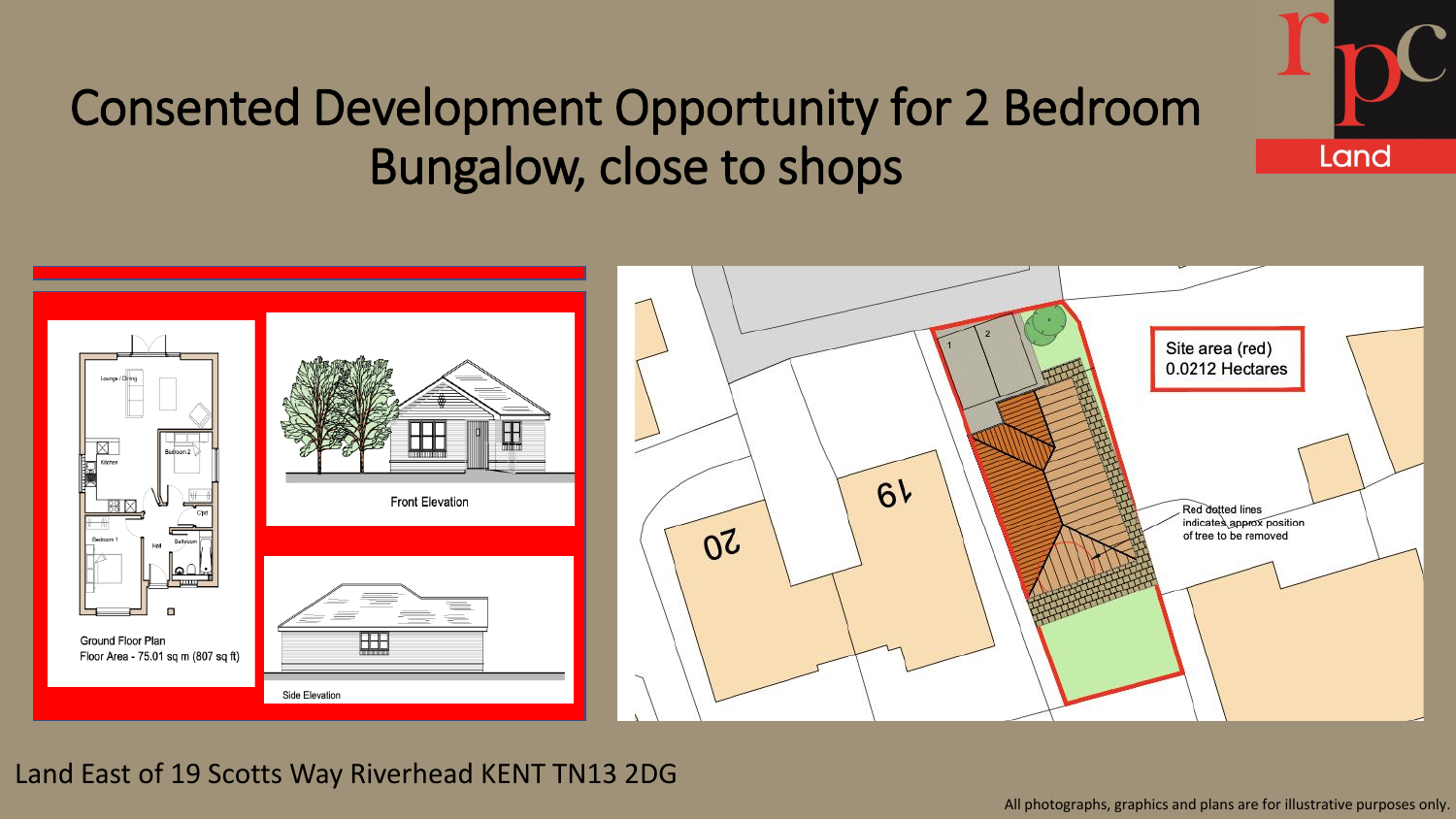## Site Description

The site which is positioned to the West of 19 Scotts Way, we understand is approximately 0.052 acres, (0.0212 hectares and 2120 sqm). The site is rectangular in shape and slopes slightly from East to West.

The current access is from Scotts way via an existing drop down kerb and timber gates. The site is currently overgrown with scrub and trees.

The approved bungalow is a detached, single storey 2-bedroom residential dwelling, with associated access and parking.

We understand the current access will be retained and used for vehicular access, and the proposed driveway will provide the property with off street parking for two vehicles.

When the planning application was amended it excluded a small strip along the western boundary of the site. Further details available on request.

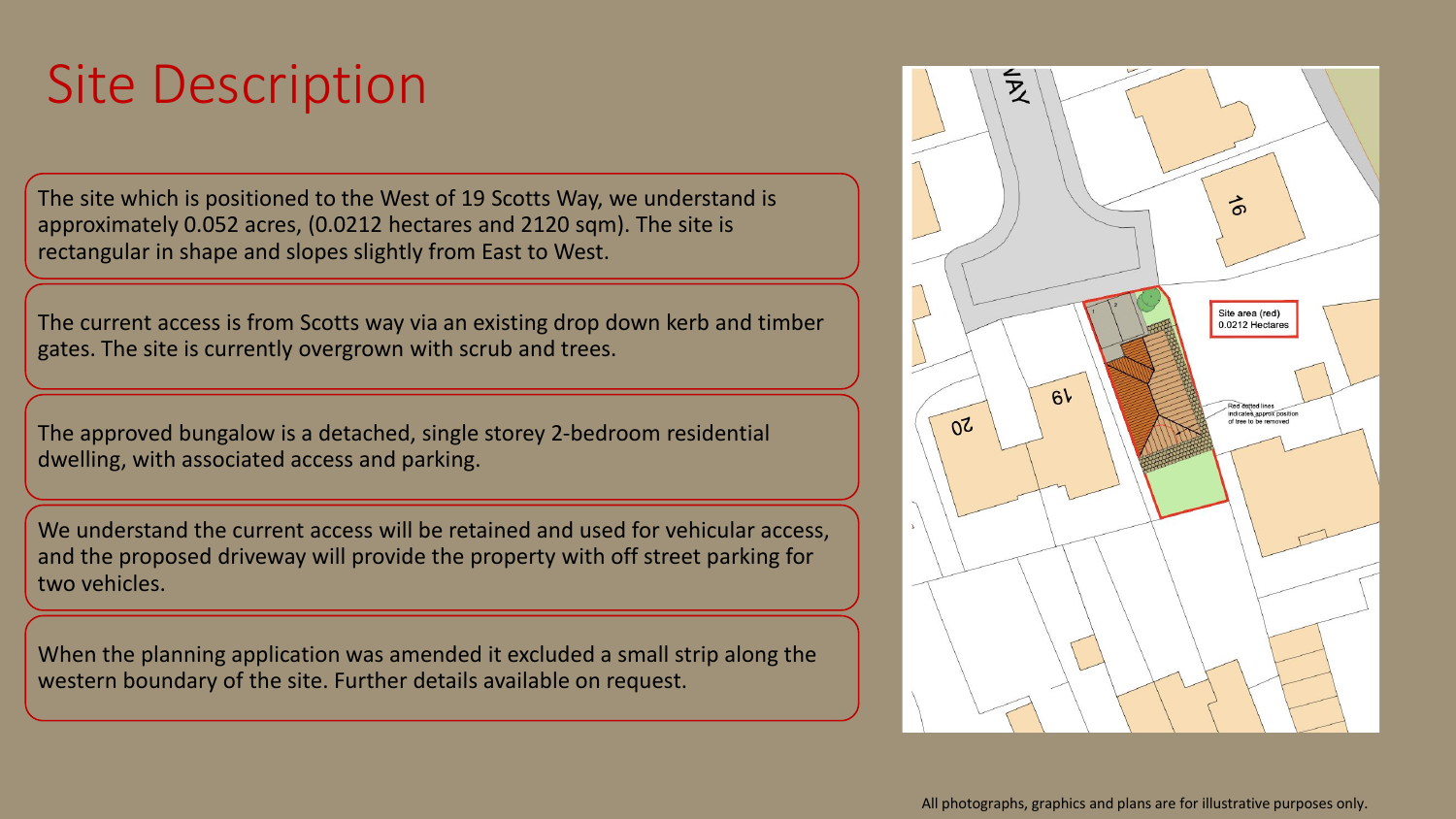### Location



The site is situated within the Parish of Riverhead at the head of a cul-de-sac of residential properties and positioned within easy walking distance of local shops including Tesco's at Riverhead.



Sevenoaks Station is approximately 1 mile away with its 24 minutes service to London Bridge, while Dunton Green Station is an estimated 18 minutes walk away.



Sevenoaks Town centre with its plethora of shops, restaurants, and amenities is located approximately 1.5 miles away.



Riverhead is also very well connected with Regular bus services operating to the towns of Sevenoaks and Tonbridge, while the A21/M25 junction is located a few minutes away, giving access to London, Bluewater, the coast and Gatwick / Heathrow.

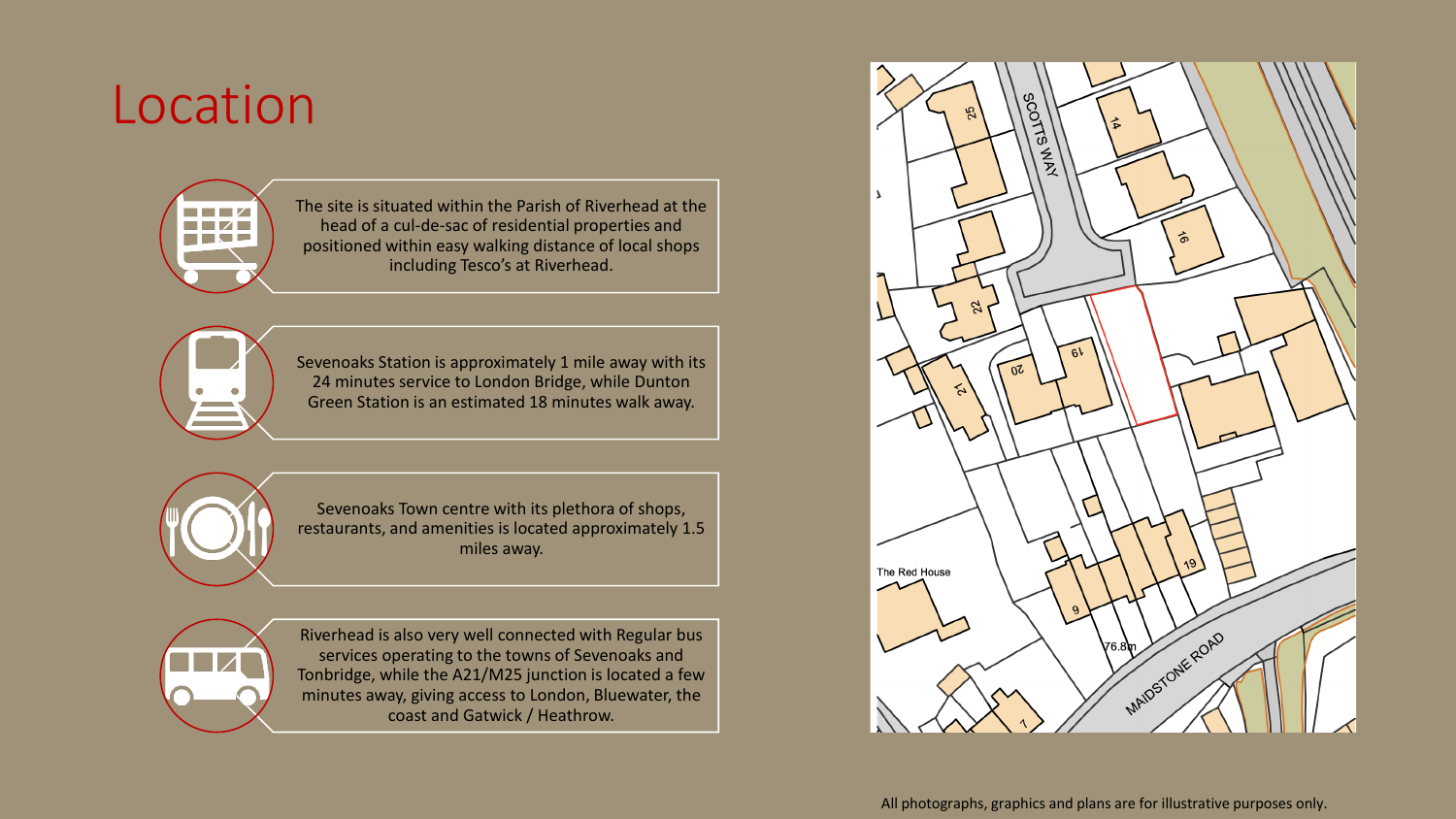# Planning Information

The Vendors Planning Application has recently been Approved by Sevenoaks District Council ref: **[20/03374/FUL](https://pa.sevenoaks.gov.uk/online-applications/applicationDetails.do?activeTab=documents&keyVal=QK1Z2VBKLNP00)**  for the erection of a new, single storey, 2 bedroom dwelling (circa 807 sq.ft.) with associated access and parking, including the removal of an existing timber shed and should be read in conjunction with the submitted plans.

- The site is offered for sale, with the benefit of planning approval.
- When the planning application was amended it excluded a small strip along the western boundary of the site. Further details available on request.





**Ground Floor Plan** Floor Area - 75.01 sq m (807 sq ft)

All photographs, graphics and plans are for illustrative purposes only.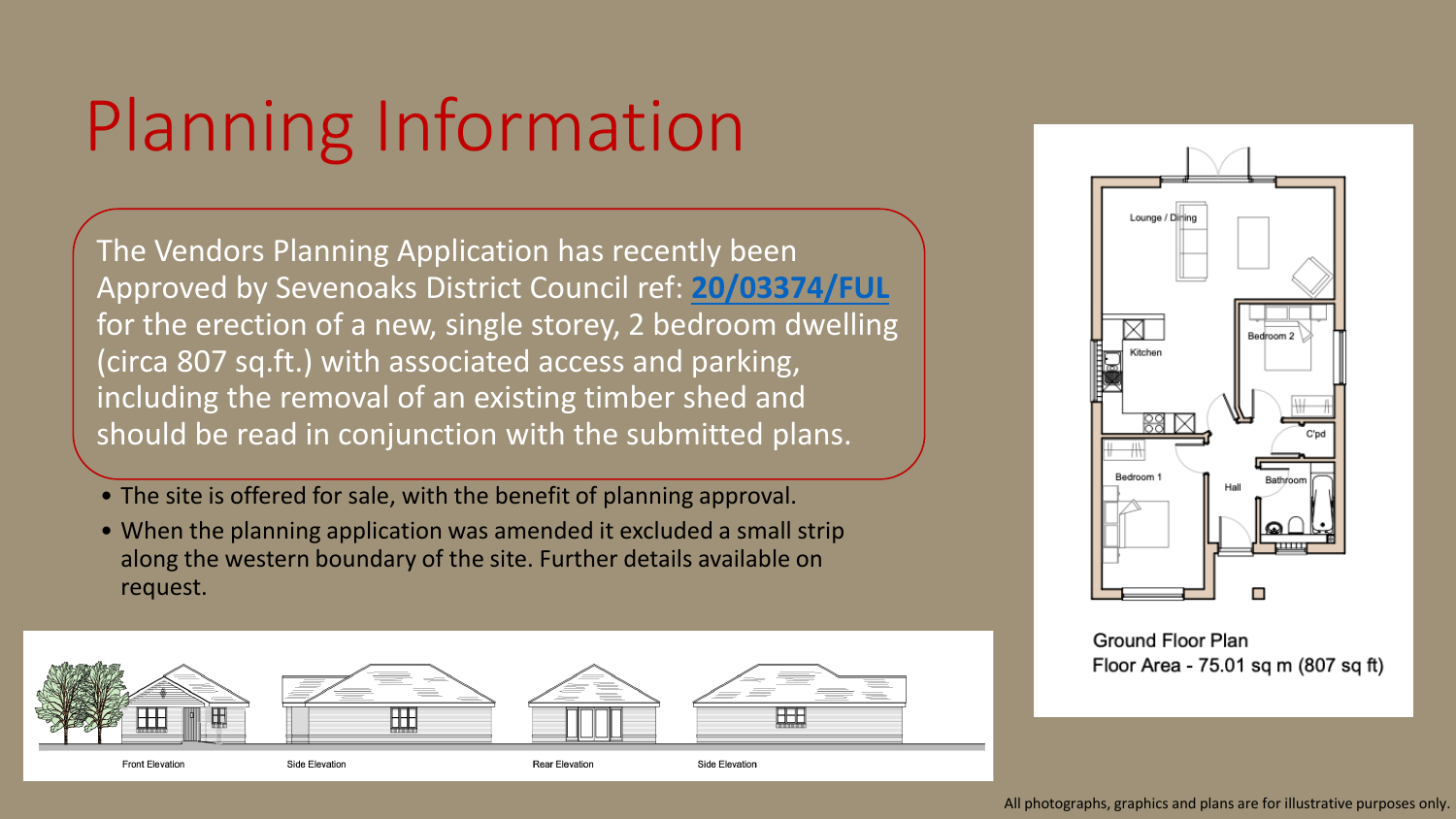### Additional Information

#### **Services**

•All intending purchasers are strongly advised to make their own enquiries with the relevant statutory undertakers to ensure availability and adequacy of any services.

#### **Tenure**

•The site is to be sold Freehold with vacant possession on Completion.

#### **VAT**

• To be confirmed

#### **Method of Sale**

- •The site is offered for sale by Informal Tender with Offers required by 12.00 noon on Thursday 29th April 2021 All offers must be submitted in writing to RPC's Tonbridge Office. [p.bowden@rpcland.co.uk](mailto:p.bowden@rpcland.co.uk)
- •The freehold site is offered to the market with Unconditional offers invited. All offers must include.
- •Offer price for the property.
- •Details of further due diligence required prior to exchange of contracts.
- •Confirmation that S106/ CIL costs have been allowed.
- •Details of any overage should consent be subsequently approved for a Chalet style living accommodation.
- •Confirmation of funds.
- •The vendor is not under any obligation to accept the highest or indeed any offer.

#### **Viewing**

•Strictly by appointment with RPC Land & New Homes, Tonbridge office 01732 363633.

#### **Agent`s Note**

•We have agreed with the Vendors that the Purchasers will be responsible for RPC Land & New Homes fees at 1.75% of the purchase price plus V.A.T at the prevailing rate which will be payable on Legal completion and this should be taken into consideration when making any offers.